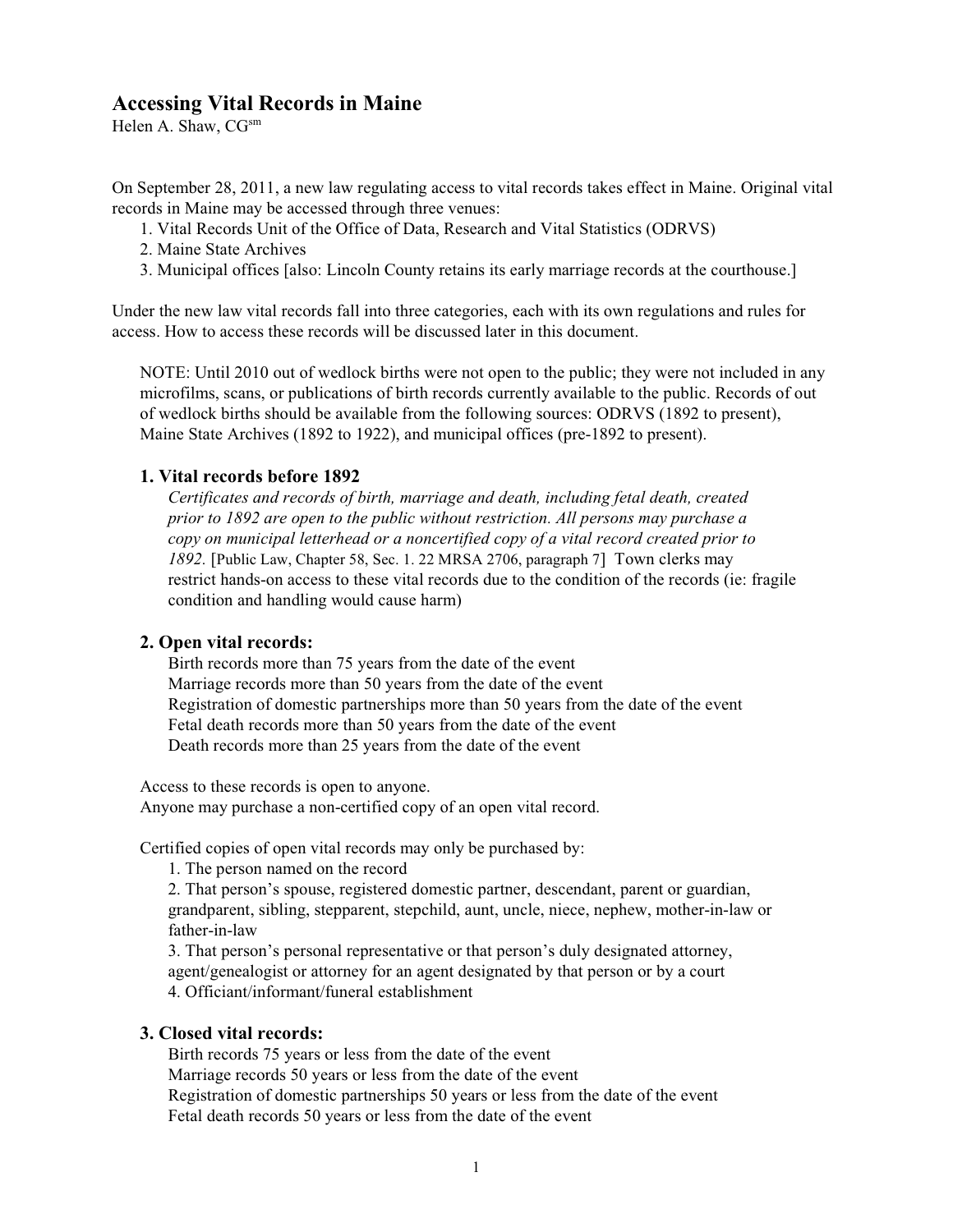Death records 25 years or less from the date of the event

Access to these records is restricted to:

1. The person named on the record

2. That person's spouse, registered domestic partner, descendant, parent or guardian,

grandparent, sibling, stepparent, stepchild, aunt, uncle, niece, nephew, mother-in-law or father-in-law

3. That person's personal representative or that person's duly designated attorney or agent or attorney for an agent designated by that person or by a court

4. Genealogists holding a ODRVS Researcher Identification Card

Certified and non-certified copies of closed vital records may be purchased by:

1. The person named on the record

2. That person's spouse, registered domestic partner, descendant, parent or guardian, grandparent, sibling, stepparent, stepchild, aunt, uncle, niece, nephew, mother-in-law or father-in-law

3. That person's personal representative or that person's duly designated attorney, agent/genealogist or attorney for an agent designated by that person or by a court 4. Officiant/informant/funeral establishment

Non-certified copies of closed vital records may also be purchased by genealogists holding a ODRVS Researcher Identification Card.

## **General rules for accessing vital records in Maine**

When accessing vital records at the ODRVS or at municipal offices, you will be asked to present a photo ID and to fill out a form stating what vital record(s) you want to access. There may be a limit on the number of records you may request at one time.

If you are requesting access to closed records you will be required to present documentation of the relationship to the person(s) whose record(s) you want to access. Refer to the list of relationships allowed access under "Closed vital records" above.

See also the ODRVS website (http://www.maine.gov/dhhs/boh/phs/odrvs/vital-records/index.shtml) for an explanation of the various forms of documentation which are acceptable proof.

If you want to access closed records for family members beyond your spouse, registered domestic partner, descendant, parent or guardian, grandparent, sibling, stepparent, stepchild, aunt, uncle, niece, nephew, mother-in-law or father-in-law, you will need the ODRVS Researcher Identification Card.

If you are a genealogist acting as an agent for a client and need to purchase certified copies of closed vital records, you must have a notarized letter from the client authorizing you to do the research **and** documentation of the relationship of the client to the person(s) whose record(s) you want to access and for which you need certified copies. You will also need the ODRVS Researcher Identification Card.

# **ODRVS Researcher Identification Card**

The ODRVS will issue a Researcher Identification Card to genealogists for a fee of \$50. The card is good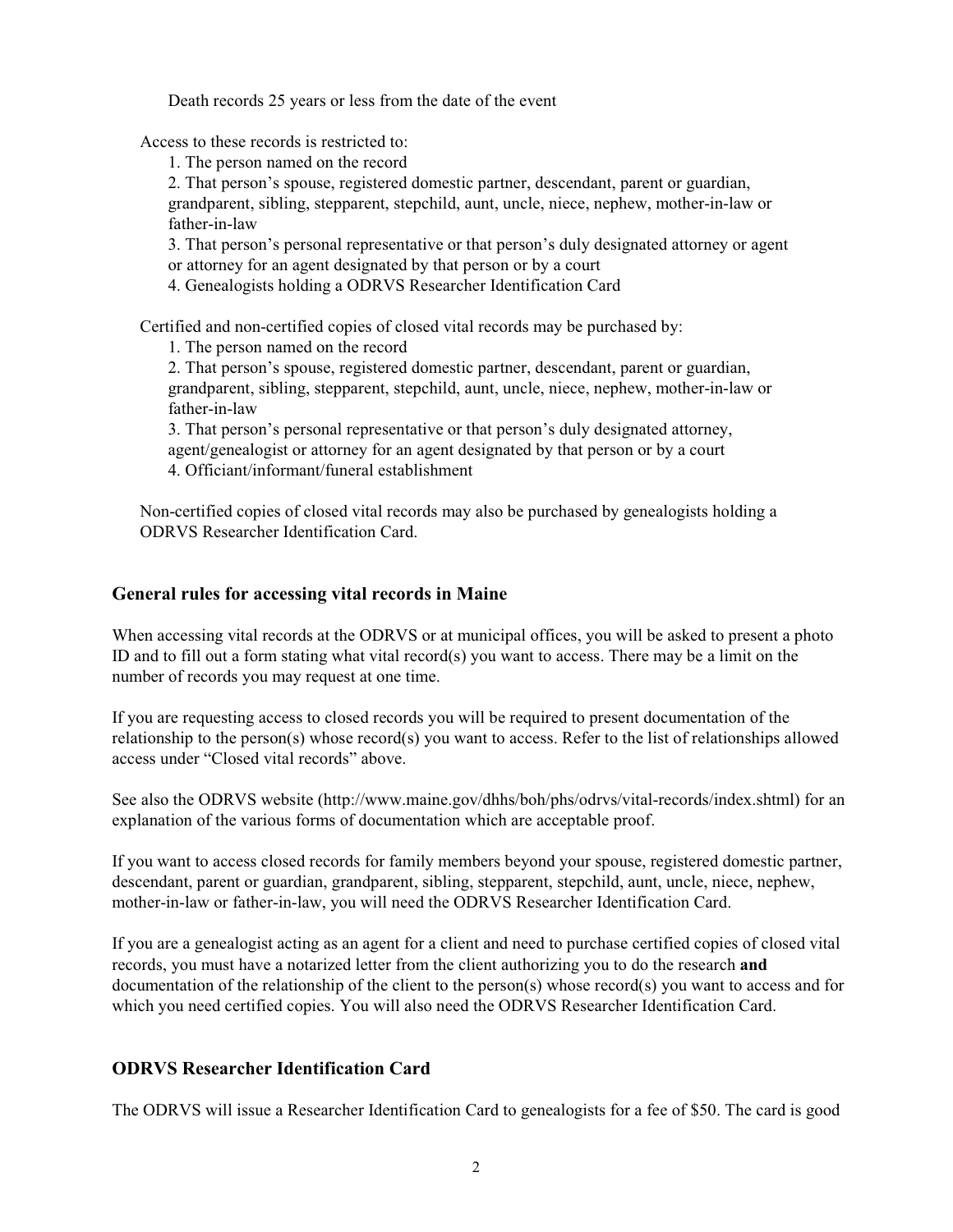for one year and provides access to closed vital records.

NOTE: Once rule making is completed, the cost of the researcher ID card will drop significantly, but that process is not anticipated to be completed for many months.

Genealogists may apply for a ODRVS Researcher Identification Card:

1. in person at the ODRVS office, 244 Water Street, Augusta

2. by contacting the ODVRS office and requesting an application form Phone: (207) 287-1919 Toll free: 1-888-664-9491 Fax: (207) 287-1093 [requests by mail are preferred] E-mail: maine.ODRVS@maine.gov

> Vital Records Unit Office of Data, Research and Vital Statistics Center for Disease Control and Prevention Maine Department of Health and Human Services 244 Water Street 11 State House Station Augusta, ME 04333-0011

3. by printing off the application form from the ODRVS website and mailing it to the above address; scroll about half way down the page and click on "Genealogical Research application" http://www.maine.gov/dhhs/boh/phs/odrvs/vital-records/index.shtml

Applicants for a Researcher Identification Card must submit proof of identity and proof of membership in an established genealogical society. The usual proofs of identity are accepted. The ODRVS has a list of major national, regional, state, and ethnic genealogical societies. Membership in an established genealogical society can be established by providing a copy of a current membership card or a letter from an officer in the society on society letter head stating the applicant is a current member.

### **Preparing for a [vital records] research trip to Maine**

1. Research on-line before you come: search all available on-line indexes and digital databases

**Maine State Archives** [see additional information below] Death database Marriage database **Ancestry.com** [databases available as of 1 September 2011] Maine Birth Records, 1621-1922 Maine Marriages, 1892-1996 Maine Marriage Records, 1705-1922 Maine Marriages to 1875 Maine Death Records, 1617-1922 Maine Death Index, 1960-1997 Social Security Death Index Gardiner, Kennebec County Maine, Birth & Death records 1800 - 1892 Waldo County, Maine Births, 1743-1892: Belfast Waldo County, Maine Deaths, 1743-1892: Belfast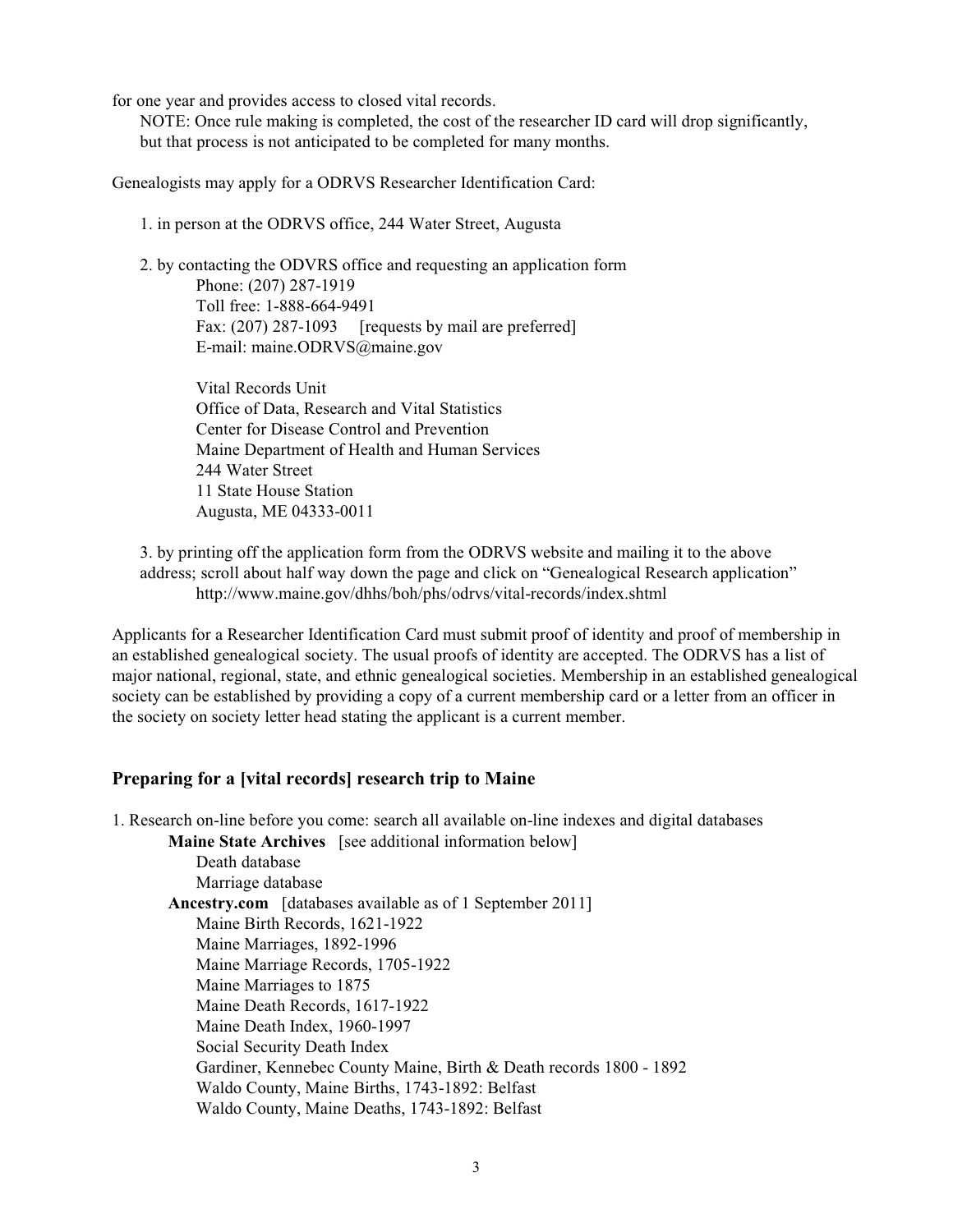**Familysearch.org** [databases available as of 1 September 2011] Maine Births and Christenings, 1739-1900 Maine Marriages, 1771-1907 Maine Deaths and Burials, 1841-1910 [Individual town and county records may also be available.]

2. Know what records exist for the town(s) where your family lived.

In 1983 the Maine State Archives published a book called *Public Records Repositories in Maine* which lists for all Maine municipalities and counties what records exist, their condition, whether or not they are indexed, and if a microfilm is at the Archives.

Know what is available on microfilm through the Family History Centers and the Maine State Archives. Look at these first, before accessing original documents.

Know who currently has custody of the original documents. Know what hours that facility is open. CALL AHEAD! Most Maine towns/counties/state agencies have web sites with hours and contact information.

#### 3. Check for published vital records

The Maine State Library has an extensive collection of published town and county vital records. Contact the public library in the town(s) where your family lived to see what books they have.

| Elizabeth, Caribou, Carmel, Castine, Corinna, Cornville,<br>VRs from TR of the Town of Cumberland 1893-1960<br>Church records published by Picton Press<br>Records of the First & Second Churches of Berwick<br>Dayton (VRs & Trs), Dixmont, Dover/Foxcroft<br>Etna, Fort Fairfield, Frankfort, Freedom, Friendship<br>Hampden, Hartford, Hudson, Islesboro, Kittery<br>Church Records of Jackson and Brooks<br>Lewiston, Vols. 1 & 2, Liberty, Lincolnville, Lisbon,<br>Records of Rockland Congregational Church<br>Records of 1st Congregational Church of Belfast<br>Litchfield, Lubec<br>Records of Rev. Cutter of Belfast<br>Matinicus, Mercer, Minot, Monroe, Mount Desert Island<br>Norridgewock, North Haven, North Yarmouth - from TR<br>1893-1963, Northport<br>Other records published by Picton Press<br>Old Town, Orland, Orrington, Vols. 1-12<br>York County Will Abstracts 1801-1858<br>Records of the Proprietors of Narragansett Twp No. 1,<br>Portland, Vol. 1, Prospect<br>Rangeley, Records of Pepperellborough, now Saco<br>now Buxton<br>St. George, Searsmont, Searsport, Smithfield, South<br>Berwick from TR 1897-1945, South Thomaston,<br>See www.pictonpress.com for more<br>Swanville<br>information.<br>Thomaston, Troy, Union, Unity<br>Vassalboro, both VRs & Trs, Vinalhaven<br>Waldoboro, Warren, Washington, Wayne, Wells | Maine Town Vital Records Published by Picton Press:<br>Albion, Alexander, Appleton<br>Bangor, Vols. 1 and 2, Berwick, Biddeford, Bridgton,<br>Brunswick, Bucksport<br>Calais, Vols. 1 and 2, Camden/Rockport, Canaan, Cape | County marriage records published by Picton Press<br>Hancock County Marriage Records<br>Lincoln County Marriage Records<br>Penobscot County Marriage Records<br>Waldo County Marriage Records<br><b>Washington County Marriage Records</b><br>The Records of the Church of Christ in Buxton 1763-1817 |
|----------------------------------------------------------------------------------------------------------------------------------------------------------------------------------------------------------------------------------------------------------------------------------------------------------------------------------------------------------------------------------------------------------------------------------------------------------------------------------------------------------------------------------------------------------------------------------------------------------------------------------------------------------------------------------------------------------------------------------------------------------------------------------------------------------------------------------------------------------------------------------------------------------------------------------------------------------------------------------------------------------------------------------------------------------------------------------------------------------------------------------------------------------------------------------------------------------------------------------------------------------------------------------------------------------------------------------------------------------------|----------------------------------------------------------------------------------------------------------------------------------------------------------------------------------------------------------------------------|-------------------------------------------------------------------------------------------------------------------------------------------------------------------------------------------------------------------------------------------------------------------------------------------------------|
|----------------------------------------------------------------------------------------------------------------------------------------------------------------------------------------------------------------------------------------------------------------------------------------------------------------------------------------------------------------------------------------------------------------------------------------------------------------------------------------------------------------------------------------------------------------------------------------------------------------------------------------------------------------------------------------------------------------------------------------------------------------------------------------------------------------------------------------------------------------------------------------------------------------------------------------------------------------------------------------------------------------------------------------------------------------------------------------------------------------------------------------------------------------------------------------------------------------------------------------------------------------------------------------------------------------------------------------------------------------|----------------------------------------------------------------------------------------------------------------------------------------------------------------------------------------------------------------------------|-------------------------------------------------------------------------------------------------------------------------------------------------------------------------------------------------------------------------------------------------------------------------------------------------------|

4. Check other sources for clues to birth, death, & marriage dates Published cemetery records Maine Old Cemetery Association's cemetery database on microfilm (Maine State Library) Obituaries Newspapers (original, microfilm, on-line) Census records (especially 1900, 1910, & 1930)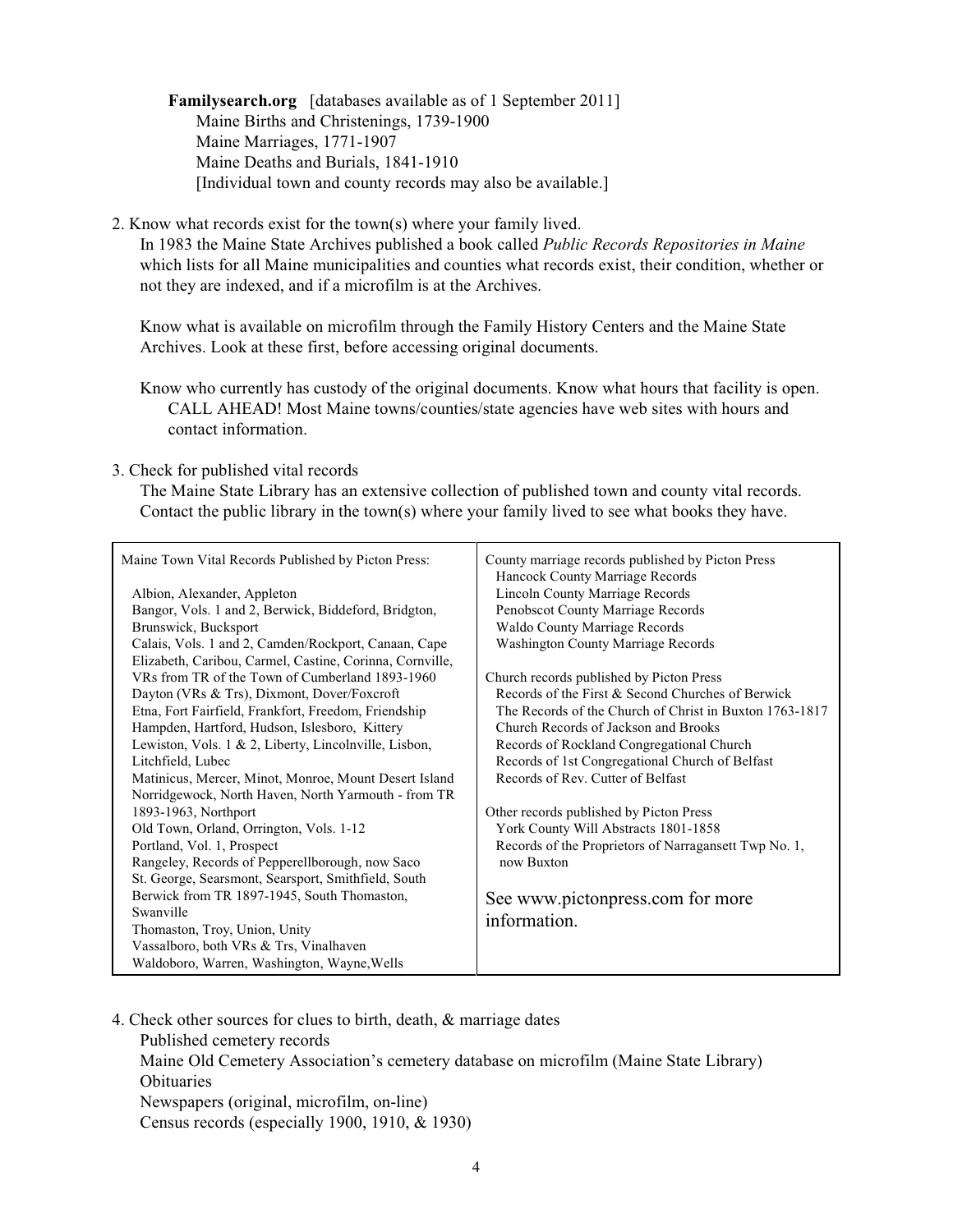## **Access at the Vital Records Unit, ODRVS**.

If you plan to do vital records research at the Vital Records Unit in Augusta please call ahead or check their website for rules regarding access to vital records at that facility. [Contact information is provided above.]

There is a 24 hour turnaround time for all requests made in person. You may ask that the records be mailed to you or you can pick them up the following business day. There is a fee for retrieving the records.

## **Access at the Maine State Archives**

The Maine State Archives has on-line databases and indexes for vital records, microfilm of vital records, and original vital records as well as many other records of interest to genealogists.

Web site: http://www.maine.gov/sos/arc/research/vitalrec.html Phone: 201- 287-5795

Mailing address: 84 State House Station, Augusta, ME 04333

Physical address: 230 State Street, Augusta, Maine 04333

The Maine State Archives is located in the Cultural Building at the State House Complex in Augusta. The Cultural Building also houses the Maine State Library and the Maine State Museum.

On-line:

- 1. Marriage database (actually an index): 1 January 1892 31 December 2009 (except 1967-1976) [also available for download]
- 2. Death database (actually an index): 1960-1996 [also available for download]
- 3. Divorce index 1800-1891 (in progress): available for download only

On-site:

1. Vital records before 1892: microfilms for those towns which provided copies of their vital records

2. 1892-1922 (except out of wedlock births): microfilm copies and original records. The microfilm is arranged alphabetically by surname and then year-by-year for that surname.

3. 1922-1955 (except out of wedlock births): microfilm copies. The microfilm is arranged alphabetically by surname and then year-by-year for that surname.

### **Access at the Maine State Library**

The Maine State Library (MSL) has an extensive genealogical collection including most of the published vital record books for Maine towns and counties. They also have free computer access to Ancestry.com and Heritage Quest. Persons holding a MSL card with a bar code on the back may access Heritage Quest from their home computer through the MSL website.

They have one of the largest collections of Maine newspapers and the multi-part microfilm index to cemetery records by the Maine Old Cemetery Association (MOCA).